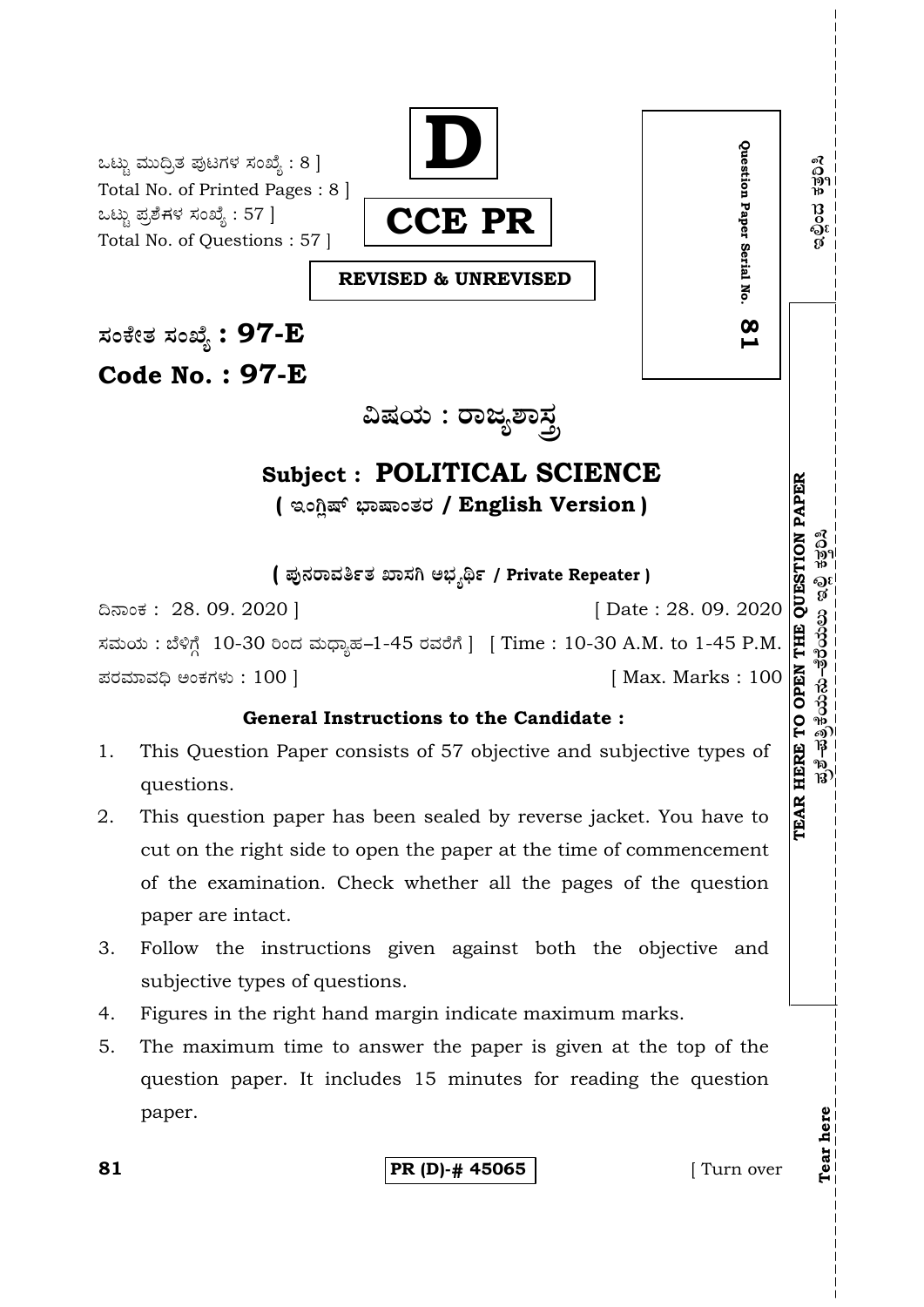#### **97-E** 2 **CCE PR**

- I. *Four* choices are given for each of the following questions / incomplete statements. Only one of them is correct or most appropriate. Choose the correct answer and write the complete answer along with its letter of alphabet.  $10 \times 1 = 10$ 
	- 1. The permanent President of Constituent Assembly was
		- (A) Dr. Babu Rajendra Prasad
		- (B) Dr. B.R. Ambedkar
		- (C) Mahatma Gandhi
		- (D) Bal Gangadhar Tilak.
	- 2. The amendment which added the word 'unity' in the preamble of our Constitution is
		- (A) 43rd Amendment (B) 42nd Amendment
		- (C) 40th Amendment (D) 52nd Amendment.
	- 3. The main aim of Quo-Warranto is prevention of
		- (A) illegal occupation of public office
		- (B) encroachment of public property
		- (C) misuse of public finance
		- (D) illegal migration.
	- 4. ''The directive principles of state policy form the inner soul of the Constitution'' is stated by
		- (A) K. C. Markandan (B) Granville Austin
		- (C) Mahatma Gandhi (D) Plato.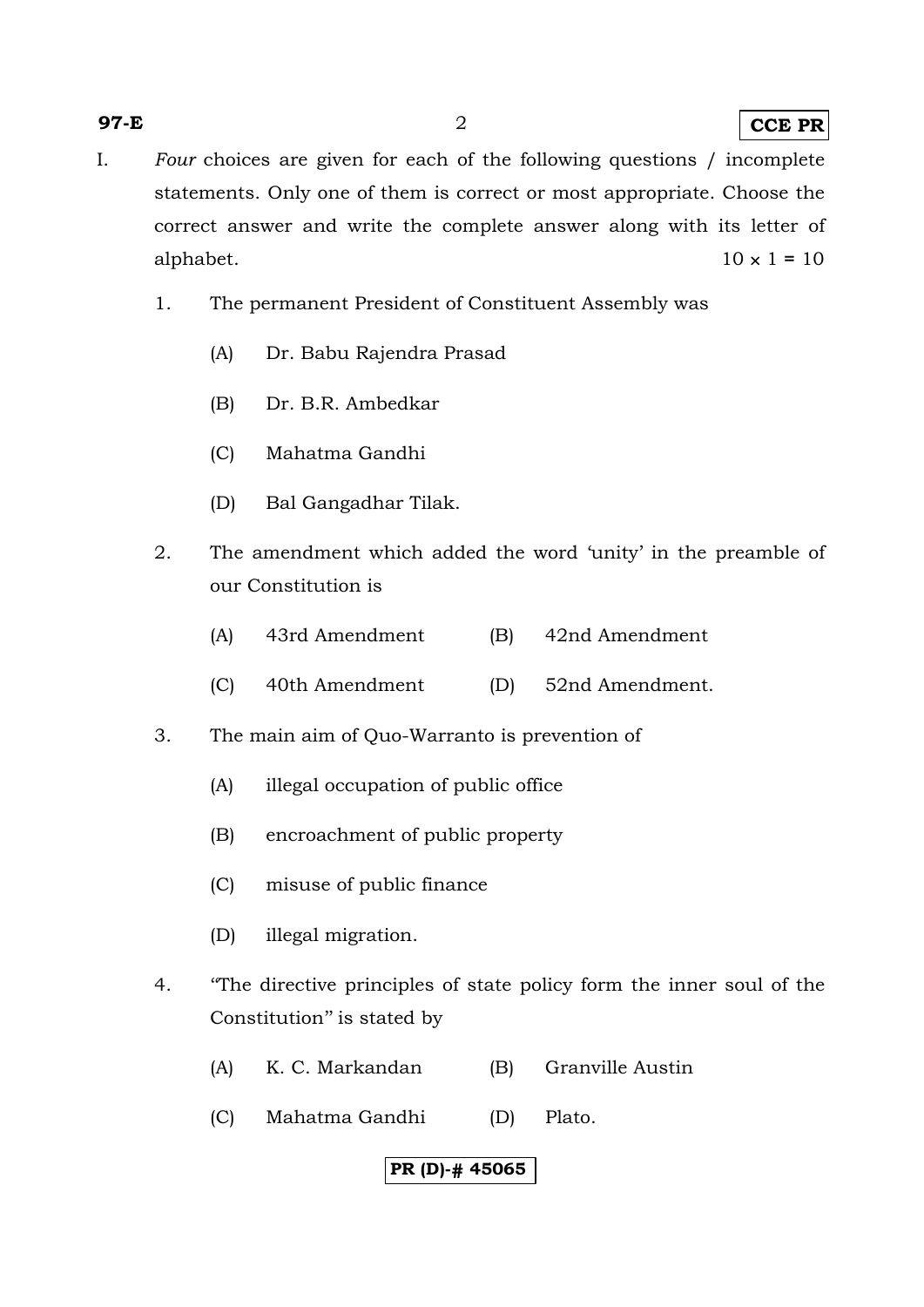## **CCE PR** 3 97-E

- 5. Article 52 of our constitution is related to appointment of the
	- (A) Prime Minister (B) Chief Minister
	- (C) President (D) Chief Justice.
- 6. The lower house of Canada is
	- (A) House of representatives
	- (B) House of commons
	- (C) Federal Assembly
	- (D) Lok Sabha.
- 7. When the state legislature is not in session, the ordinance is issued by the
	- (A) Governor (B) Chief Minister
	- (C) Chief Justice (D) Prime Minister.
- 8. The qualification required to be a judge of Supreme Court is
	- (A) should be a judge of High Court for 5 years
	- (B) should be a judge of District Court for 5 years
	- (C) must be a legal expert in the view of Prime Minister
	- (D) should be a judge of session court for 5 years.
- 9. If the strength of a State's Vidhana Sabha is 300, then the strength of its Vidhana Parishad is
- (A) 50 (B) 100
- (C) 150 (D) 300.
- 10. The backbone of Panchayat Raj System is
	- (A) Gram Panchayat (B) Zilla Panchayat
	- (C) Gram Sabha (D) Taluk Panchayat.

**PR (D)-# 45065 [** Turn over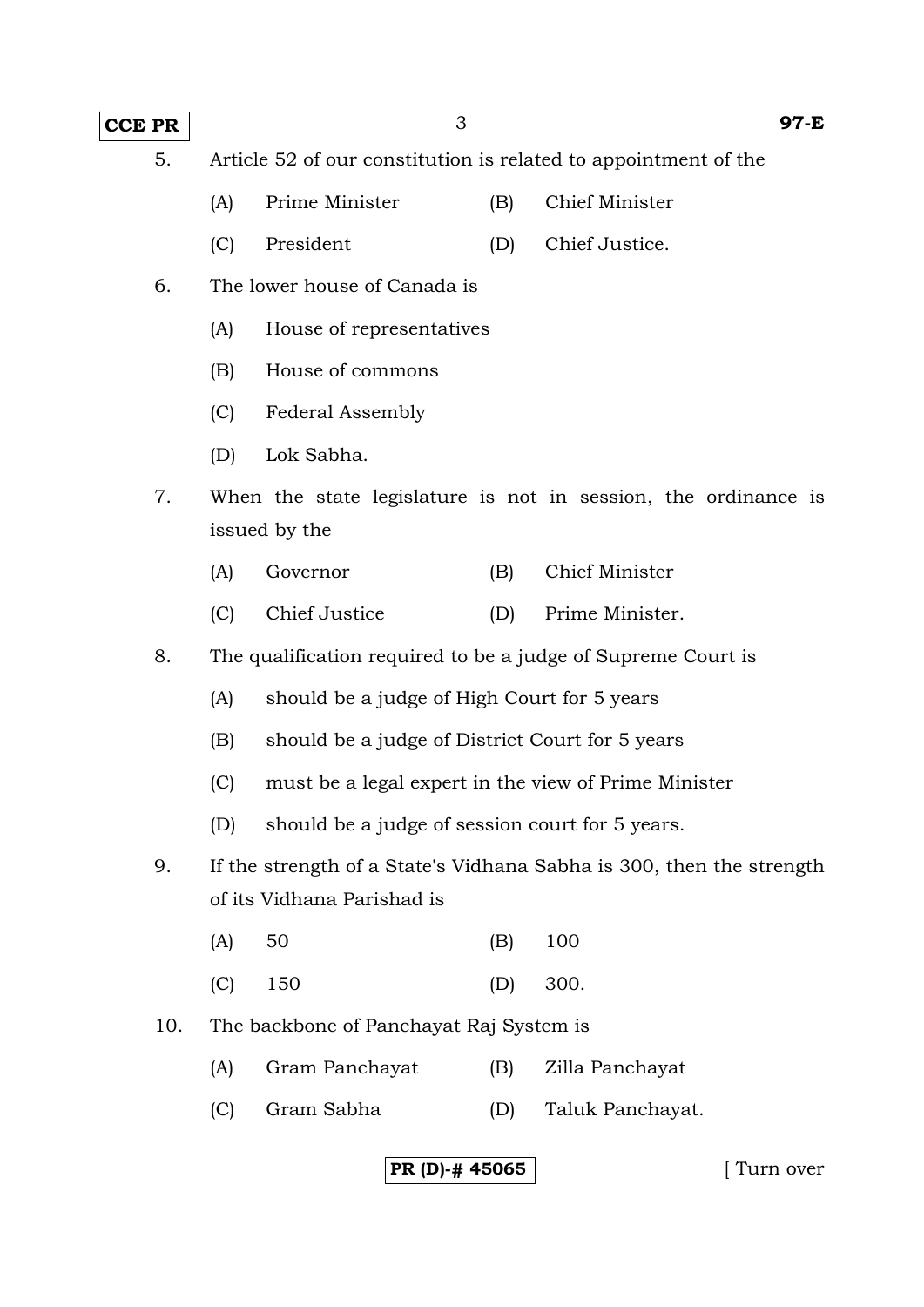| 97-E |                                                                                    | $\overline{4}$                                                           |                                                                    |            |                     | <b>CCE PR</b>      |  |
|------|------------------------------------------------------------------------------------|--------------------------------------------------------------------------|--------------------------------------------------------------------|------------|---------------------|--------------------|--|
| II.  | 11.                                                                                | Match list 'A' with list 'B' and write it:                               |                                                                    |            |                     | $5 \times 1 = 5$   |  |
|      |                                                                                    |                                                                          | $\boldsymbol{A}$                                                   |            | B                   |                    |  |
|      |                                                                                    | a)                                                                       | <b>Bhutan</b>                                                      | i)         | Diet                |                    |  |
|      |                                                                                    | b)                                                                       | Pakistan                                                           | $\rm ii)$  | Tshogdu             |                    |  |
|      |                                                                                    | $\mathbf{c}$                                                             | Japan                                                              | iii)       | Parliament          |                    |  |
|      |                                                                                    | d)                                                                       | Nepal                                                              | iv)        | Congress            |                    |  |
|      |                                                                                    | $\epsilon$                                                               | Canada                                                             | V)         | Jatiya Sangsad      |                    |  |
|      |                                                                                    |                                                                          |                                                                    | $\rm{vi)}$ | National Assembly   |                    |  |
|      |                                                                                    |                                                                          |                                                                    | vii)       | National Panchayat. |                    |  |
| III. |                                                                                    |                                                                          | Answer the following questions in a sentence each :                |            |                     | $15 \times 1 = 15$ |  |
|      | 12.<br>When was our Constitution brought into force?                               |                                                                          |                                                                    |            |                     |                    |  |
|      | 13.                                                                                | What is social justice?                                                  |                                                                    |            |                     |                    |  |
|      | 14.                                                                                | Define Fraternity.                                                       |                                                                    |            |                     |                    |  |
|      | 15.                                                                                |                                                                          | What is the opinion of M.C. Chawla regarding adoption of Directive |            |                     |                    |  |
|      |                                                                                    |                                                                          | Principles of State Policy?                                        |            |                     |                    |  |
|      | 16.                                                                                |                                                                          | What is meant by Liberal Policy?                                   |            |                     |                    |  |
|      | 17.                                                                                |                                                                          | What is the main aim of socialist principles?                      |            |                     |                    |  |
|      | 18.                                                                                | Name the different types of Government.                                  |                                                                    |            |                     |                    |  |
|      | 19.                                                                                | Which country's Vice-President post is like Vice-President of<br>India ? |                                                                    |            |                     |                    |  |
|      |                                                                                    |                                                                          |                                                                    |            |                     |                    |  |
|      | How many members are nominated to Rajya Sabha by the<br>20.<br>President of India? |                                                                          |                                                                    |            |                     |                    |  |
|      |                                                                                    |                                                                          |                                                                    |            |                     |                    |  |
|      |                                                                                    |                                                                          |                                                                    |            |                     |                    |  |
|      | 21.                                                                                |                                                                          | Why is the Calling Attention Motion required during session?       |            |                     |                    |  |
|      | 22.                                                                                | How does Vidhan Parishad control Finance Bill?                           |                                                                    |            |                     |                    |  |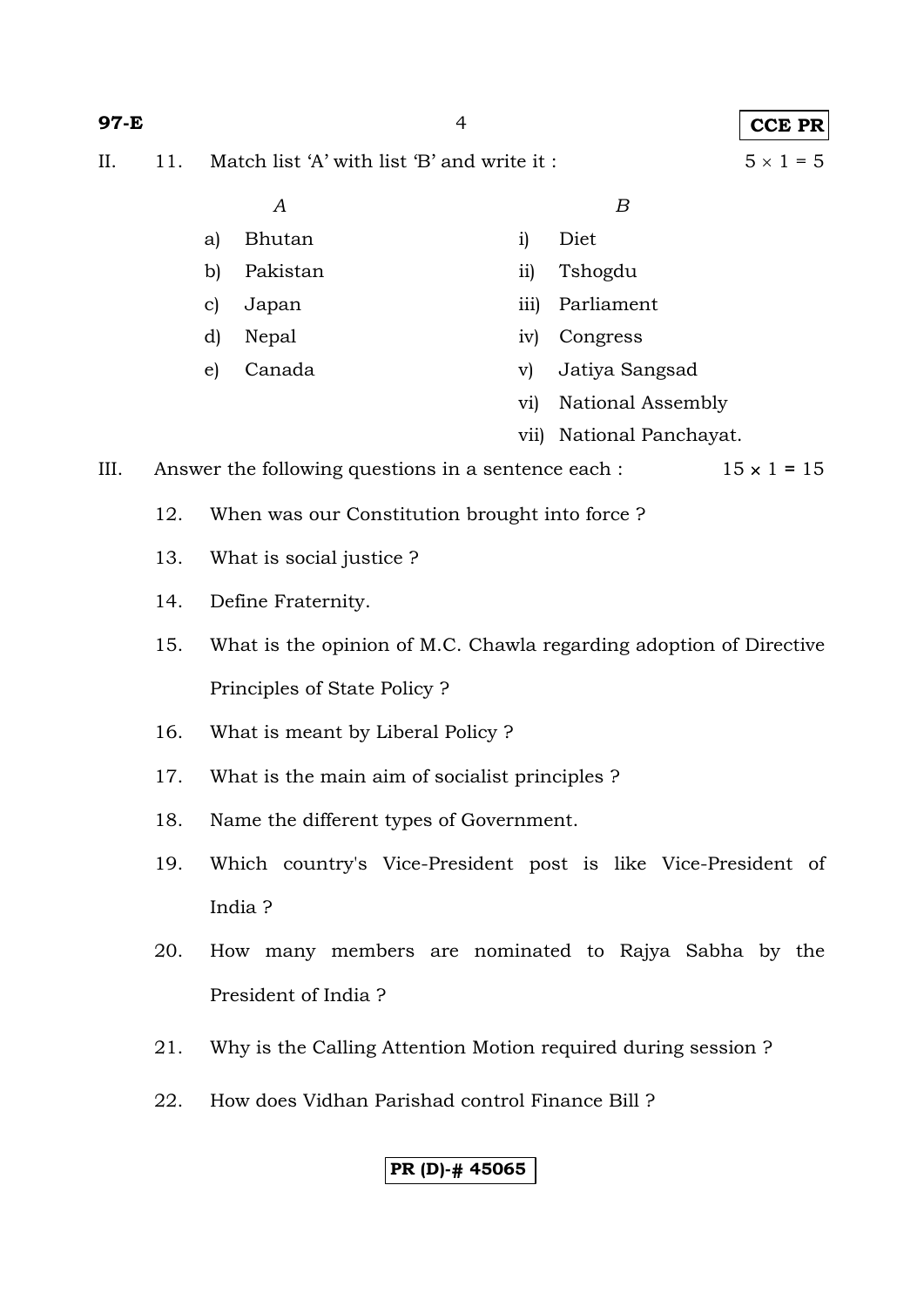## **CCE PR** 5 97-E

- 23. Who recommends to President on dismissal of State Government ?
- 24. Name any two kinds of sessions held by Lok Sabha.
- 25. Why is Lok Adalat established ?
- 26. Where is the headquarters of Karnataka State Public Service Commission ?
- IV. Answer the following questions in about *two* to *four* sentences each :

 $24 \times 2 = 48$ 

- 27. What are the reforms brought by Montague and Chelmsford in 1919 ?
- 28. Why is India called as a secular country ?
- 29. Mention any four fundamental rights.
- 30. What are the measures undertaken to achieve social and economic progress ?
- 31. What are the qualifications required to be a member of Rajya Sabha ?
- 32. Explain the appointment and term of the judges of Supreme Court.
- 33. How does the Supreme Court protect our constitution ?
- 34. What are the qualifications required to become the Governor of a state ?
- 35. Mention the executive powers of the Governor.

#### **PR (D)-# 45065** [ Turn over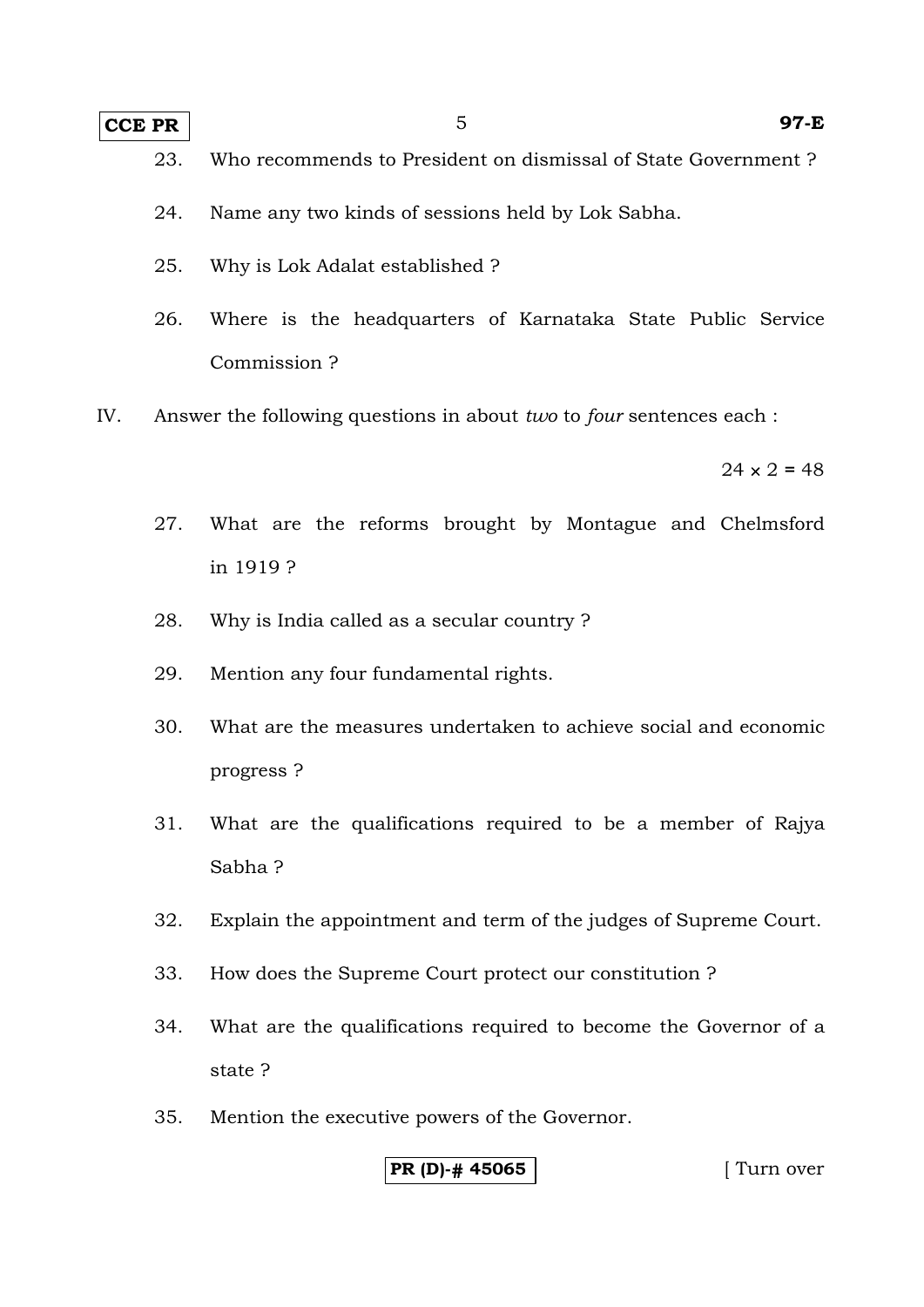- 36. List out the electoral powers of Vidhan Sabha.
- 37. How does High Court control over subordinate courts ?
- 38. Mention the judicial review powers of High Court.
- 39. How were the Cantonment areas governed ?
- 40. What are the functions of State Public Service Commission ?
- 41. What is the difference between rigid and flexible constitution ?
- 42. Which are the liberties provided in the preamble of Constitution of India ?
- 43. Name the Writ Petitions issued by Supreme Court.
- 44. Which are the Gandhian Principles ?
- 45. What are the financial powers of the President of India ?
- 46. How is the President of India elected ?
- 47. On which issues public interest litigations are filed ?
- 48. How is the State Council of Ministers appointed ?
- 49. How does Vidhan Parishad reduce the work burden on Vidhan Sabha ?
- 50. What are the qualifications required to become members of Union Public Service Commission ?
- V. Answer the following questions in about *three* to *six* sentences each :

 $6 \times 3 = 18$ 

51. Which are the acts contributed to the development of our constitution ?